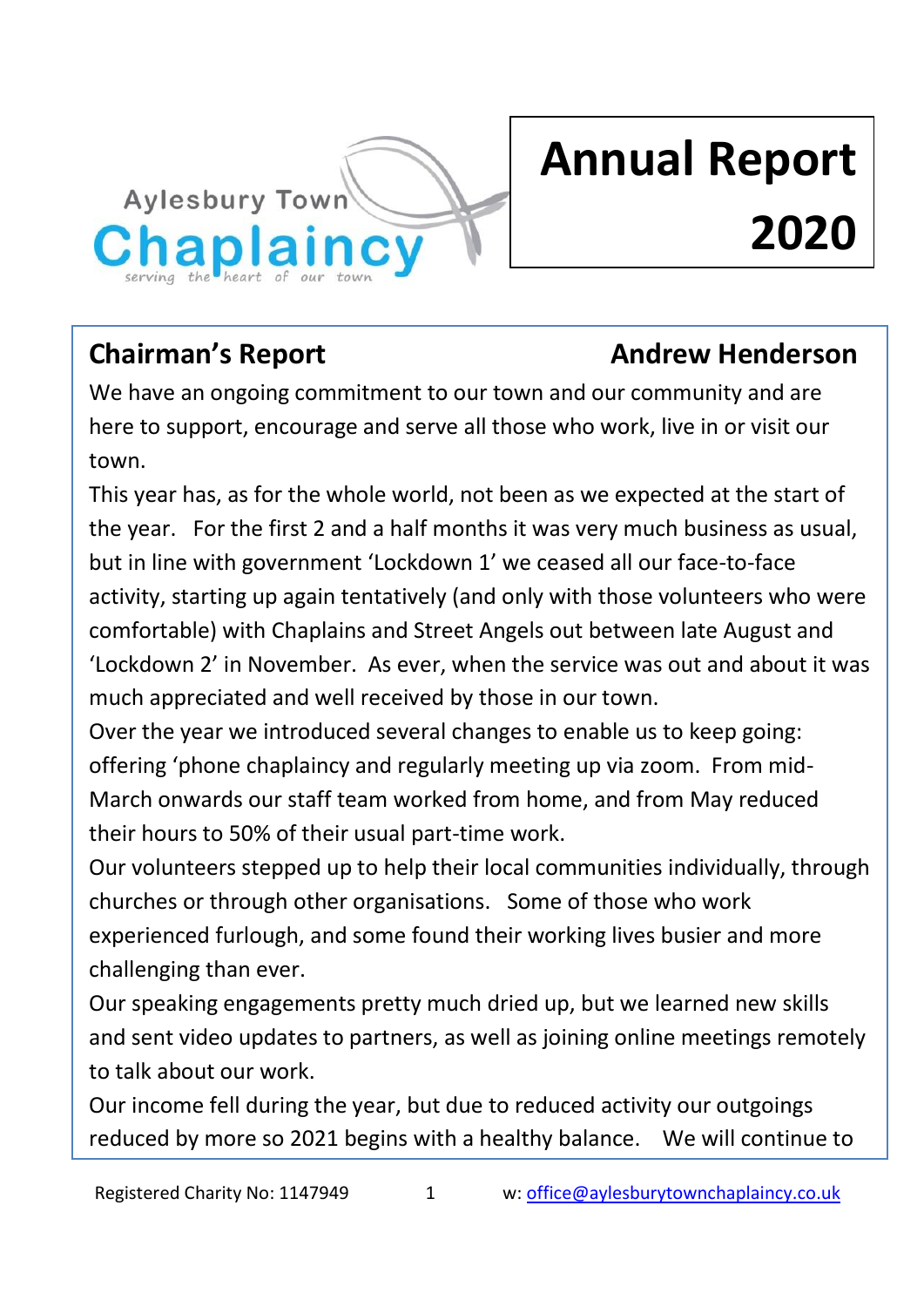monitor our finances and cash flow looks positive for 2021; but, we are aware that some donors will reduce or stop due to knock on effects of the pandemic. Volunteer and trustee recruitment remains a priority, especially as a few of our volunteers have stepped down this year.

Looking forward, with the recent news of measures to end lockdown we are all greatly looking forward to meeting the people of the town face to face again. On behalf of the Trustees may I thank all our friends and supporters for their continued encouragement over the past year and the staff team and volunteers for their continued enthusiasm and desire to serve the people of Aylesbury by being a part of the Town Chaplaincy.

### **Partnerships & Communication**

We send out newsletters to our volunteers (fortnightly), our Friends (quarterly), church groups and other partner organisations (monthly). Weekly we share prayer updates with prayer supporters. We use Twitter and our website to keep people up to date with our activities, and this year have sent video updates to our church partners too.

Although for a lot of the year it wasn't possible we were able to speak at some places in person, or via video, giving us the opportunity to explain what we do, and how we support those who live, work or visit our town. This year we spoke at Granville Street Church, Chearsley WI, Church of the Holy Spirit Friendship Club, Holy Trinity Church and Broughton Church

We were also asked to provide input to Aylesbury Homeless Action's social media feed, Premier Christianity Radio's Prayers of Hope & Catherine featured as CNI Network/Inspire Magazine's Community Hero for July. Our Lead Chaplain Mark chaired the local IAG (Independent Advisory Group for Thames Valley Police) in person and online, and attended Pubwatch meetings when they met. Catherine (our Operations Manager) attended Volunteer Managers' Network and joined the Aylesbury Community Board (both online). In the latter part of the year the Crown Court in Aylesbury asked for our help in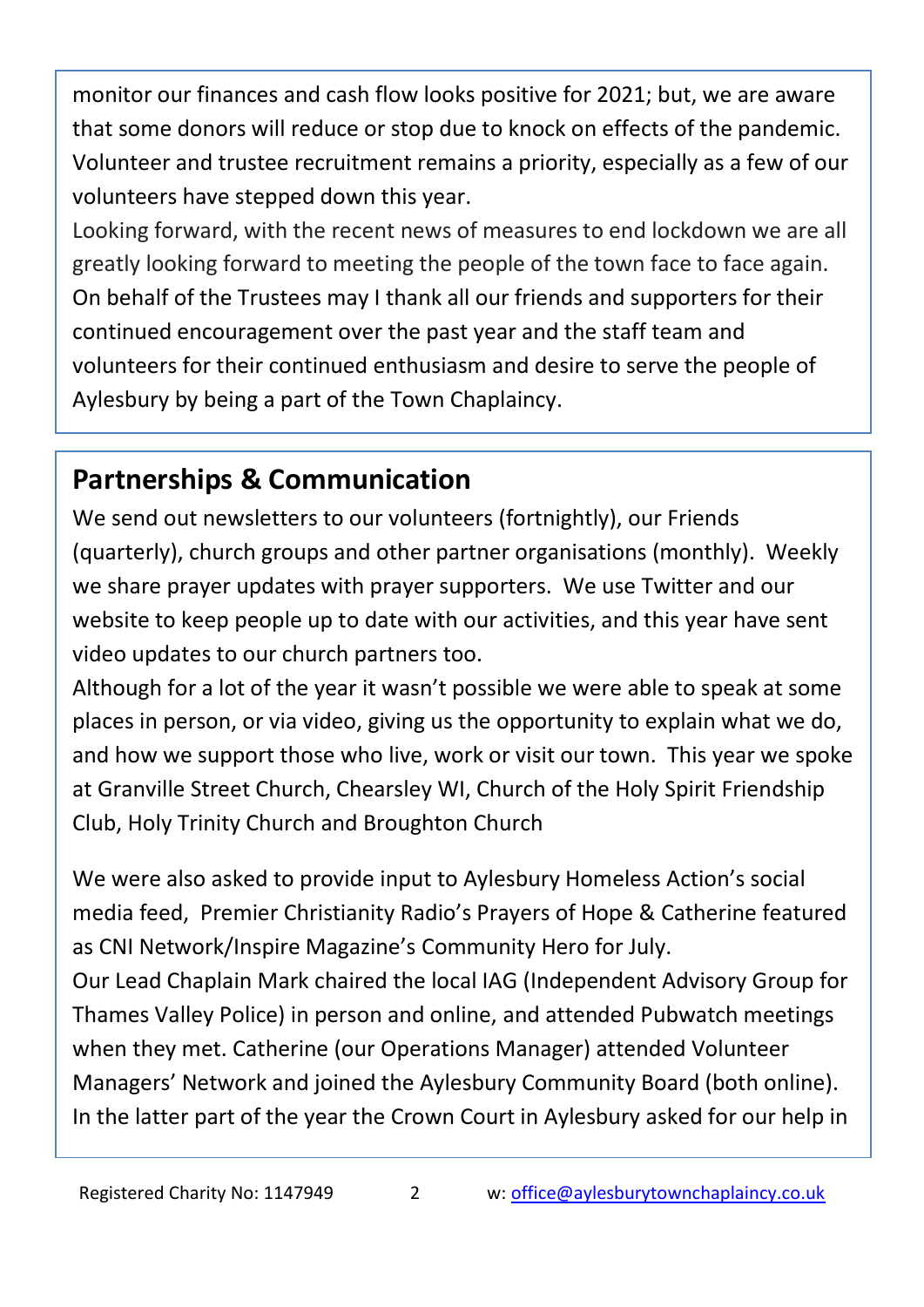sourcing New Testaments for their proceedings. Covid safety restrictions meant that they needed more than normal. We were able to give them 20 copies of New Testament/Psalms which had been donated to us by Gideons International.

During this year we heard that the Alliance of Town & City Chaplaincies organization was closing. We are still able to network with many similar organisations via the CNI Network, and we wish all involved with the ATCC well. All of these ongoing partnerships and supporters are so appreciated by all of us at the Chaplaincy. Thank you for all you do for our town.

## **Chaplains**

Between mid-March and August, and from November onwards no Chaplains were out and about in the town centre or at their placements, but in the 5 months or so they were active they were able to connect & support people in the town, and kept in touch with people over the 'phone in the meantime. At University Campus of Bucks New University Marlene continued to support students and staff, particularly once the lockdowns began – her regular 'phonecalls to the security staff who were there on their own we appreciated. In the town centre Melissa & Jean encouraged and supported shoppers and shopworkers' in Friars' Square, Ken covered the Kingsbury & Market Square areas, and Margaret returned to Hale Leys & the High Street for the first part of the year.

Melody continued with building relationships and supporting those at Aylesbury Crown Court, and Melissa with those in Morrisons supermarket, and, in the first part of the year, Judith continued as Chaplain at the AVDC offices. A new Chaplain, David, was appointed just as Lockdown 1 began. Once he was able to begin in August he covered the areas of Vale Park, the canal towpath & the canal basin, chatting and encouraging those out for some exercise during that time.

Mark continued supporting Thames Valley officers and staff at the Police Station, attending events in person and online such as 'Police Chaplains'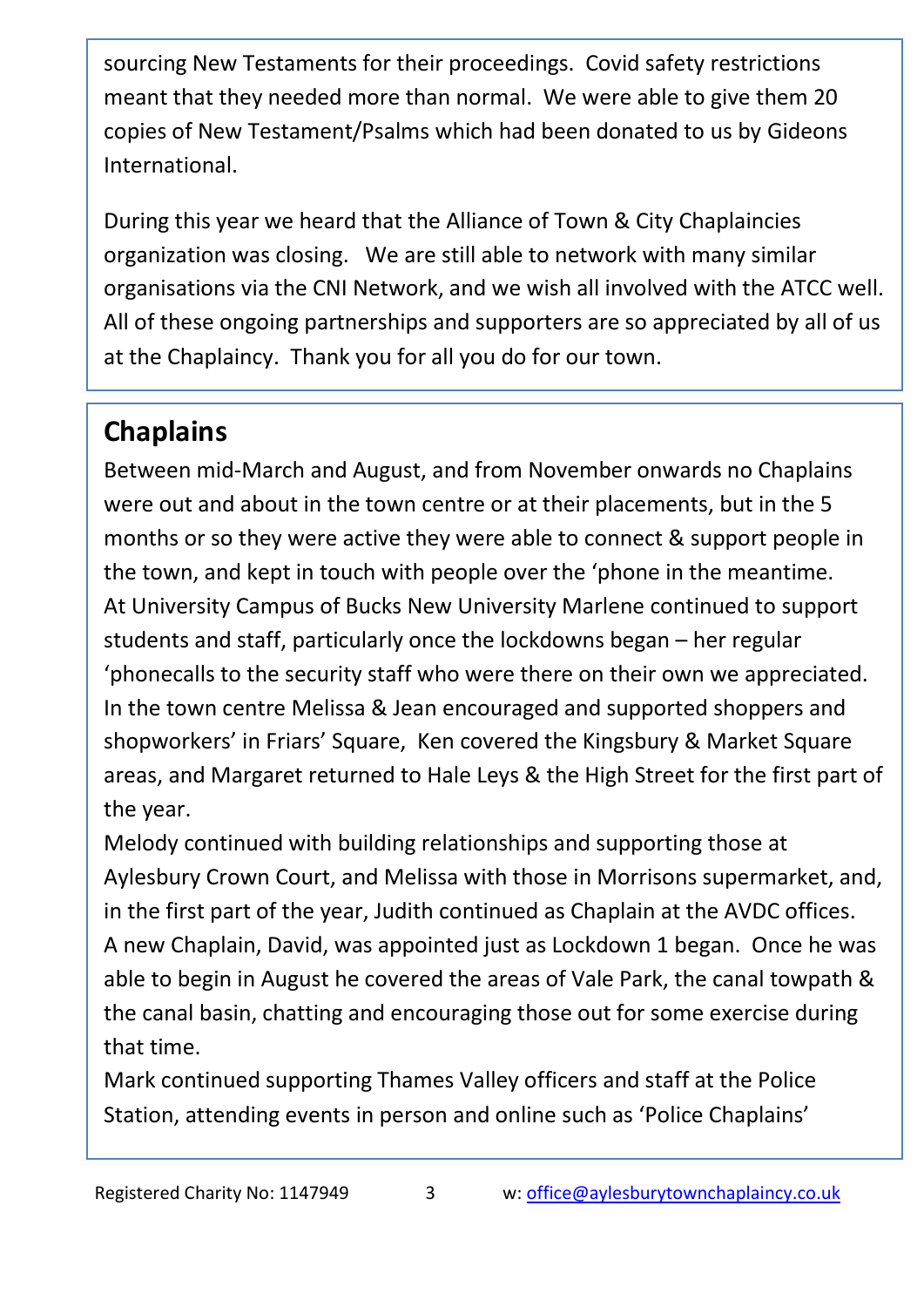Cluster', the briefing with march organisers at the police station on the day of the Black Lives Matter march in Aylesbury in the summer and a short service of remembrance marking the one year anniversary of the death of PC Andrew Harper in August.

In total in the year Chaplains were out on 120 occasions (196 volunteer hours), again mostly in the first part of the year, but we did have a good coverage of town chaplaincy during the period August to October as well.



 $13<sup>th</sup>$  March). We then had a break & returned in late August going out late, as usual initially. Many venues were open, but with a different offering due to the rules. With restrictions in place, Street Angels kept their distance and we decided not to give out any items or hot drinks during this period. When rules changed in October, we moved timings as venues had to be completely closed by 10pm. The teams went out from 8pm to 10pm then. Again their presence on the streets was much appreciated by all. When the  $2^{nd}$  national lockdown was announced for November all our activity stopped again, and did not restart for the rest of 2020.

In total in the year Street Angels were out on 17 occasions (a total of 170 volunteer hours), most of these in the period up to and including  $13<sup>th</sup>$  March.

The team, which is led by Sue, were only able to be out in January & February., but still were able to talk to and pray with 14 individuals. Once the news of the lockdowns came about we had to suspend this work. We look forward to restarting later on in 2021. Thank you to our faithful volunteers.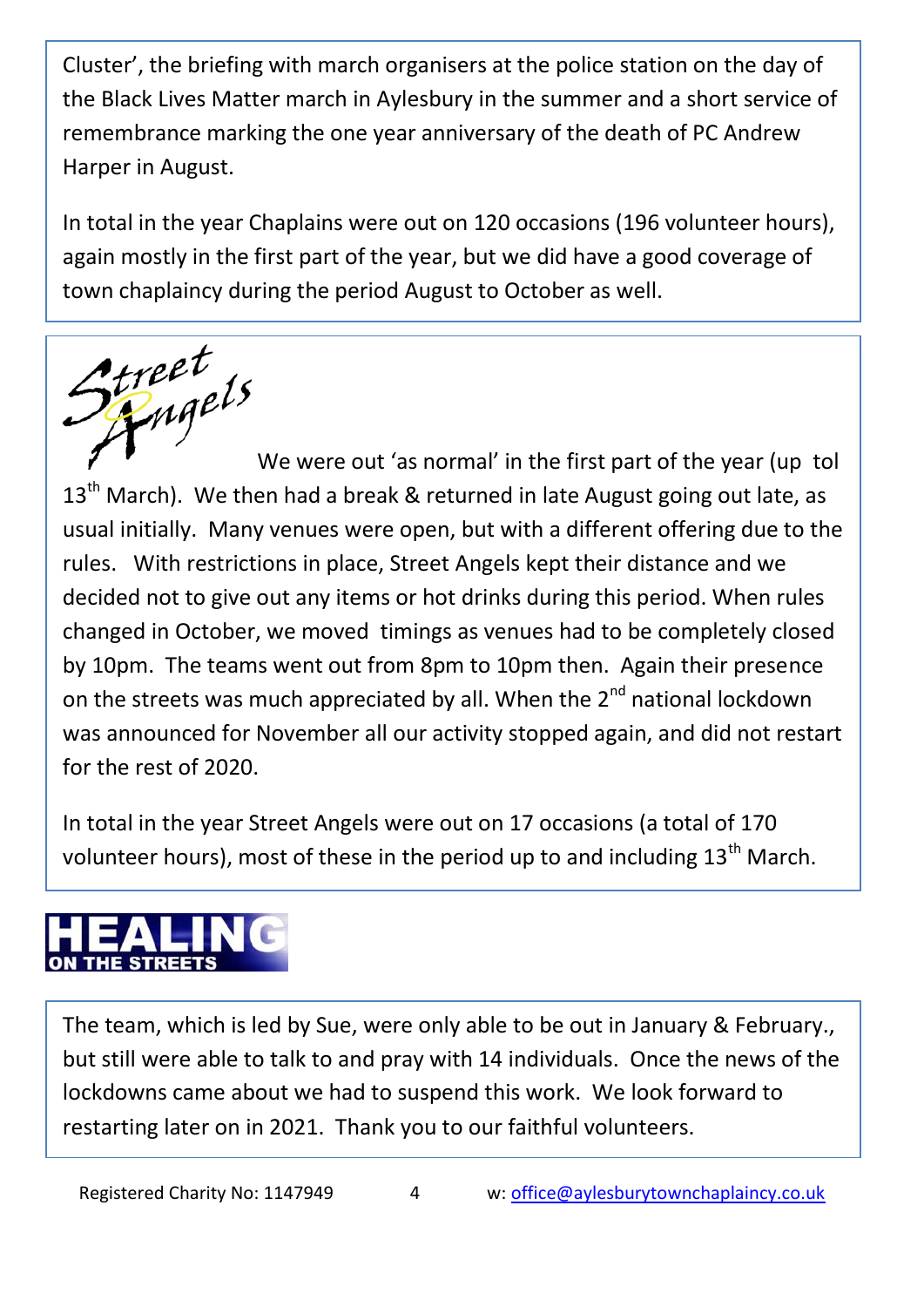### **Supporting our Volunteers**

We continued our regular newsletters & annual volunteer reviews (latterly virtually) during the year. From March we also introduced fortnightly volunteer catch-ups via zoom which enabled us to get to know one another better and to keep connected while our activities were limited. The staff team also 'phoned volunteers now and again during the year to see how things were with them. We recruited 1 new Chaplain, and said thank you & goodbye to 2 Street Angels and 1 Chaplain.

We were unable to hold our annual training day, but did have an extremely informative evening session with One Recovery Bucks in March on Drug and Alcohol Addiction awareness. During Lockdown 1 many of our partners and networks offered online training sessions which helped our volunteers build their skills and knowledge during this time. Thank you to CNI Network, Nighttime Economy Solutions, Watford Town Centre Chaplaincy and Zoe.

In the summer, when the lockdown restrictions were being eased the trustees and staff team did a lot of work to provide a framework and guidelines for safe operation of Chaplaincy & Street Angels. Both activities started again in August, but working in different ways, behind masks, at a distance, and, for Street Angels, in an earlier time slot. All volunteers attended (virtually) or read through a presentation providing information and the framework for our work at this time, which had been put together using information from other projects' approach, government rules and guidance and in consultation with our town centre partnership. We also supported any volunteer who did not wish to return to work at the current time.



Registered Charity No: 1147949 5 w: [office@aylesburytownchaplaincy.co.uk](mailto:office@aylesburytownchaplaincy.co.uk)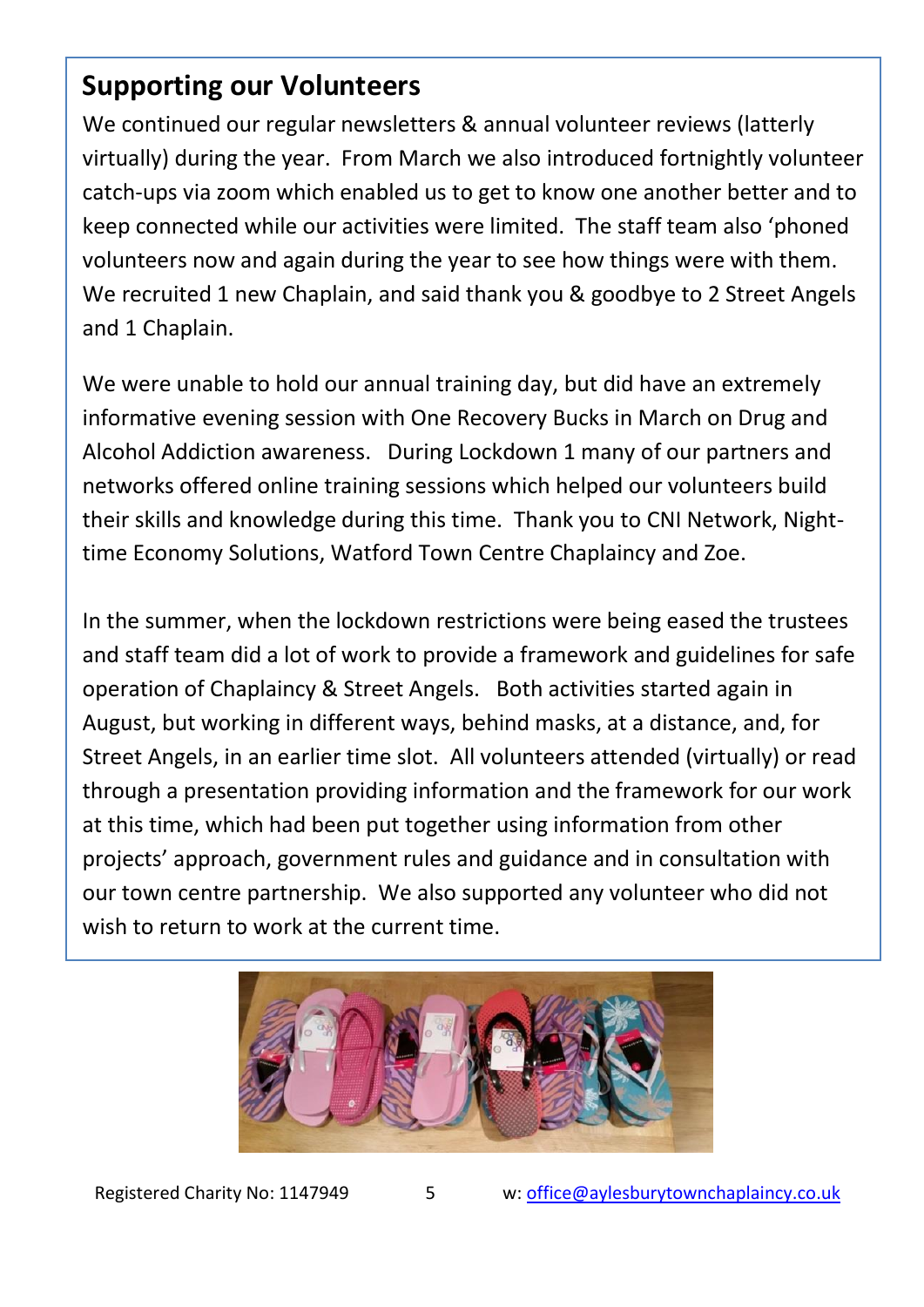**Finances & Other Support** A huge thank you to all our funders during the year; 12 church groups, 15 Friends who give regularly & grant funders (Thames Valley Police Proceeds of Crime Act Fund, Mid-Bucks Association). We also received an ad hoc donation from the Court after we provided the New Testatments.

Three churches (Holy Trinity, Granville St, Aylesbury Vineyard & Southcourt Baptist) have kindly allowed us to use space for our office, HOTS, Street Angel base and for meetings.

Thank you to all our supporters.

|                                      | Total     | Restricted  | Unrestricted |
|--------------------------------------|-----------|-------------|--------------|
|                                      | 2020      |             |              |
| <b>Carried forward</b>               | 16,168.75 | $-1,136.42$ | 17,305.17    |
| Income                               |           |             |              |
| <b>Churches Total</b>                | 11,676.75 | 0.00        | 11,676.75    |
| Individual donations (inc Friends)   | 4,754.51  | 0.00        | 4,754.51     |
| Gift Aid                             | 1,040.25  | 0.00        | 1,040.25     |
| <b>Grants Total</b>                  | 1,000.00  | 0.00        | 1,000.00     |
| Local authorities total              | 0.00      | 0.00        | 0.00         |
| Thames Valley Police                 | 3,000.00  | 3,000.00    | 0.00         |
| <b>Total</b>                         | 21,471.51 | 3,000.00    | 18,471.51    |
|                                      |           |             |              |
| <b>Expenditure</b>                   |           |             |              |
| Communications total                 | 164.00    | 0.00        | 164.00       |
| Eqipment total                       | 59.37     | 59.37       | 0.00         |
| Hospitality (inc Annual Celebration) | 47.00     | 0.00        | 47.00        |
| Insurance                            | 359.51    | 80.00       | 279.51       |
| Office total                         | 1,039.70  | 0.00        | 1,039.70     |
| Staff costs total                    | 15,224.20 | 2,909.07    | 12,315.13    |
| <b>Street Angels consumables</b>     | 259.04    | 259.04      | 0.00         |
| Volunteer costs total                | 112.54    | 112.54      | 0.00         |
| <b>Healing On The Streets</b>        | 0.00      | 0.00        | 0.00         |
| <b>Total</b>                         | 17,265.36 | 3,420.02    | 13,845.34    |
|                                      |           |             |              |
| surplus                              | 20,374.90 | $-1,556.44$ | 21,931.34    |

(Draft Accounts; full accounts are available separately)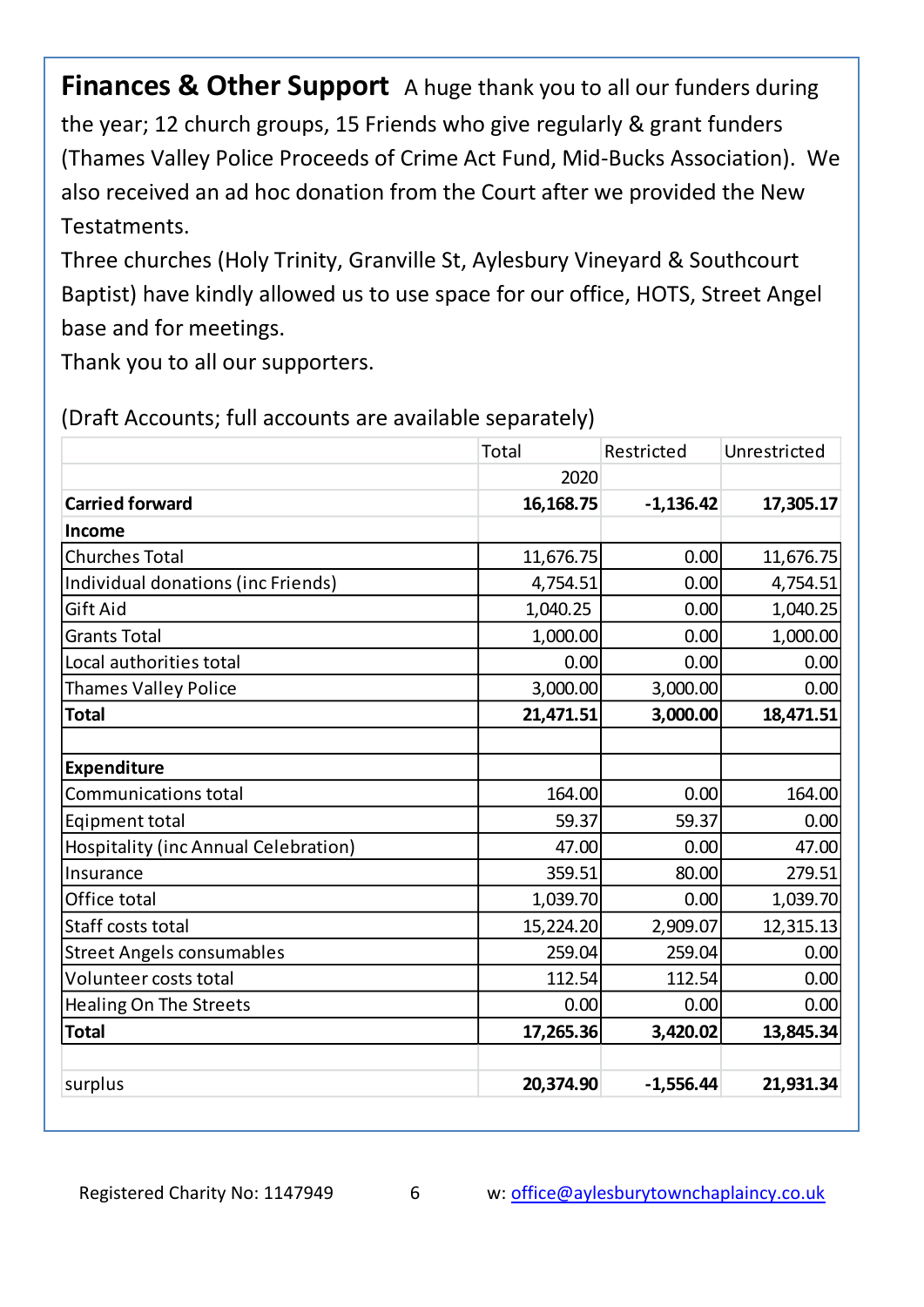# **About Aylesbury Town Chaplaincy**

Aylesbury Town Chaplaincy was formed as a charitable trust in 2011, governed by a trust deed (dated 15/09/2011) and registered with the Charity Commission in July 2012.

Its main **objects** are:

a/ to bring the Christian ministry to people living, visiting and/or working in the centre of Aylesbury in the county of Buckinghamshire, by the provision of pastoral care, including, but not limited by, the formation of a chaplaincy service.

b/ the relief of the need and provision of good health in Aylesbury by the provision of advice and support.

It must have at least 3 trustees, who are usually appointed to serve for a period of 3 years at a time, by a resolution passed by the existing trustees at a special meeting. It employs 2 part-time members of staff.

During 2020 there were 5 trustee meetings (4 held via zoom).

Trustees, as at  $31<sup>st</sup>$  December 2020:

Andrew Henderson (Chair), Paul Hulcoop, Revd Doug Zimmerman, Revd Colin Hartley

We are members of the SA-CNI Network and were members of the Association of Town & City Chaplaincies, until it closed during 2020.

**Our Vision**: We love our town and, by coming alongside those who work, shop, play and live here, we wish to demonstrate God's unconditional love. We aim to provide comfort, support and encouragement (practical, emotional and spiritual) to all, through our regular, visible and caring presence. We aim to work in co-operation with like-minded partners for the wellbeing of all in our community.